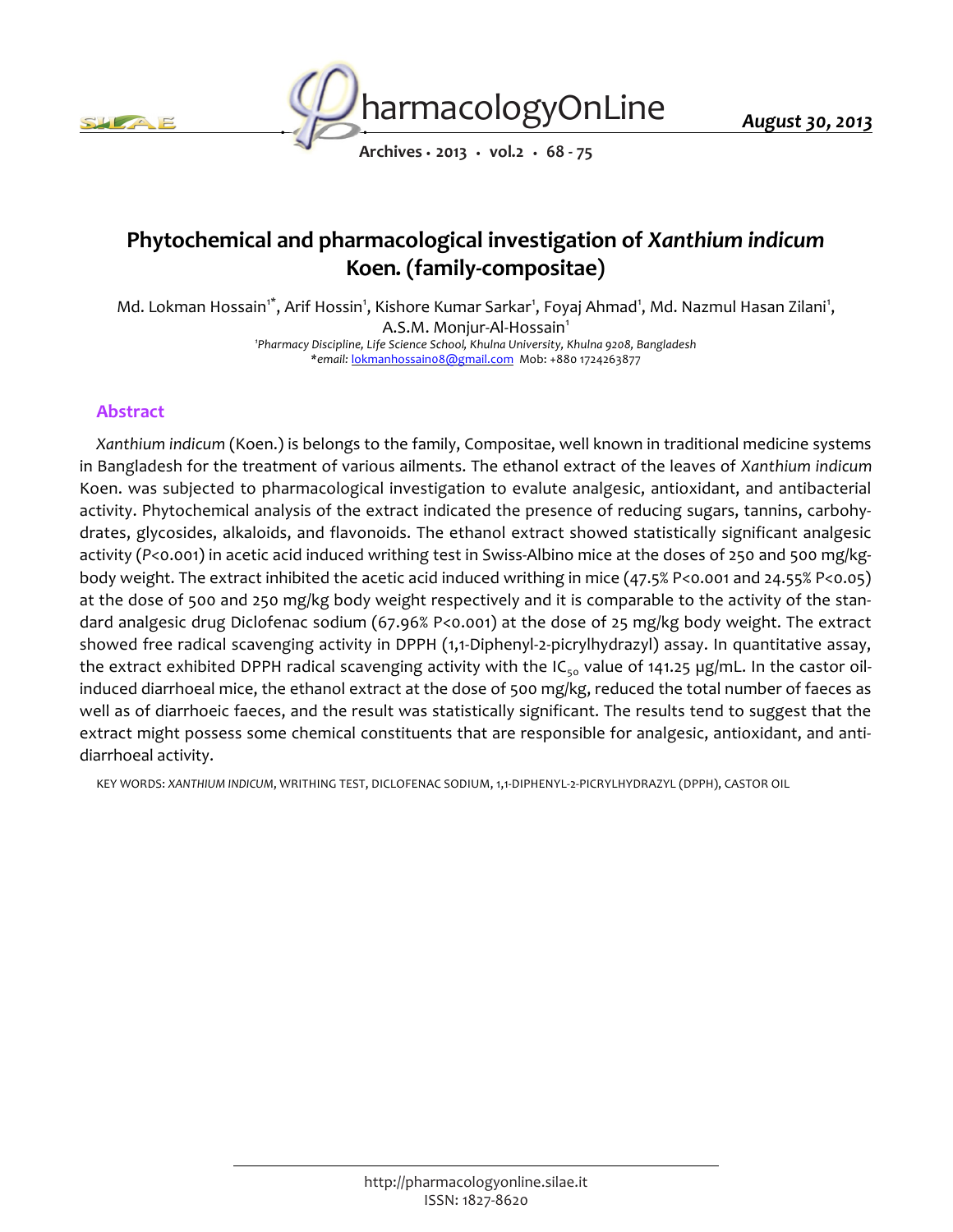# *Introduction*

*X. indicum locally known as Ghagra, Banokra, Bichaphal is a coarse annual about a meter or more in height. Leaves are numerous, 5-7.5 cm long and almost as broad as long, broadly triangular-ovate or suborbicular, acute, often 3-lobed, rough with appressed hairs, irregularly inciso-serrate. Heads in terminal and axillary racemes. Fruits are ovoid; about 1.6 cm long, with 2 erect mucronate beaks, thickly clothed with usually hooked prickles. It grows as a gregarious weed in fallow paddy fields and by the canal or ditch banks in all areas of Bangladesh. The plant is reported to have diaphoretic, diuretic, sudorific, CNS depressant and styptic properties. Decoction of the plant is used in urinary and renal complaints, gleet, leucorrhoea and menorrhagia. Seeds are used to resolve inflammatory swellings while the root being useful against scrofulous tumours and cancer. The root extract of the plant is reported to be employed in cancer and scrofula, the fruits are rich in vitamin B and are utilized as demulcent and said to be effective in treating small pox, herpes and bladder affections The plant is reported to contain alpha and gamma tocopherols, polyphenols, glucoside, xanthostrumarin and xanthonolides as the principal constituents(1).*

*Medicinal plants are still valuable source of safe, less toxic, lower price, available and reliable natural resources of drugs all over the world. Plants have been used as remedies and still they play an important role in health care for about 80% of the world's population from the beginning of civilization. The therapeutic basis of herbal medication has formed by the presence of diverse bioactive compounds like steroids, terpenoids, flavonoids, alkaloids, glycosides etc. in plants. Also for the treatment of diseases which are still incurable, medicinal plants can serve as a source of novel therapeutic agent. Considering the importance of this area and as a part of our ongoing investigation on local medicinal plants of Bangladesh(2).*

*In this project work, an attempt was made to justify the traditional uses as per scientific experi-* *ments. In the present study, we therefore tried to evaluate the analgesic, antioxidant, and antidiarrhoeal activity of the ethanol extract of leaves of X. indicum.*

# *Materials and Methods*

# *Sample collection and extraction*

*The leaves of X. indicum were collected from Khulna University, Bangladesh, 2011 and identified by the experts at Bangladesh National Herbarium, Mirpur, Dhaka (Accession no.: DACB 35522). The leaves were shade dried. After sufficient drying, the leaves were cut into small pieces, and then slashed to coarse powder with the help of mechanical grinder. The powder was stored in a suitable container to avoid any possible fungal attack.*

*Cold extraction technique was applied for extracting leaves. About 120 mg of powder was extracted by maceration for 7 days with 500 mL of ethanol accompanying regular shaking and stirring. The extract was filtered off with clear cotton plug to remove plant debris. The solvent was evaporated at room temperature with an electric fan to get the dried crude extract (yield value 10.4%). After drying, the crude extract was stored in refrigerator at 4°C.*

# *Test Animals and Pathogens*

*Swiss-Albino mice of either sex (20-25 gm) were collected from animal resources department of the International Center for Diarrhoeal Disease Research, Bangladesh (ICDDR, B) and were used for the current experiment. The animals were kept in the polypropylene cages and provided with standard rodent foods (ICDDR, B formulated). The animals were acclimatized in animal house, Pharmacy Discipline, Khulna University under the standard laboratory condition (relative humidity 55- 60%, room temperature 25±2<sup>0</sup> C, and 12 hours light: dark cycle) for period of 7 days prior to the pharmacological experiment.*

# *Chemicals, Reagents and Standard Drugs*

*Acetic acid, Castor oil and ascorbic acid were*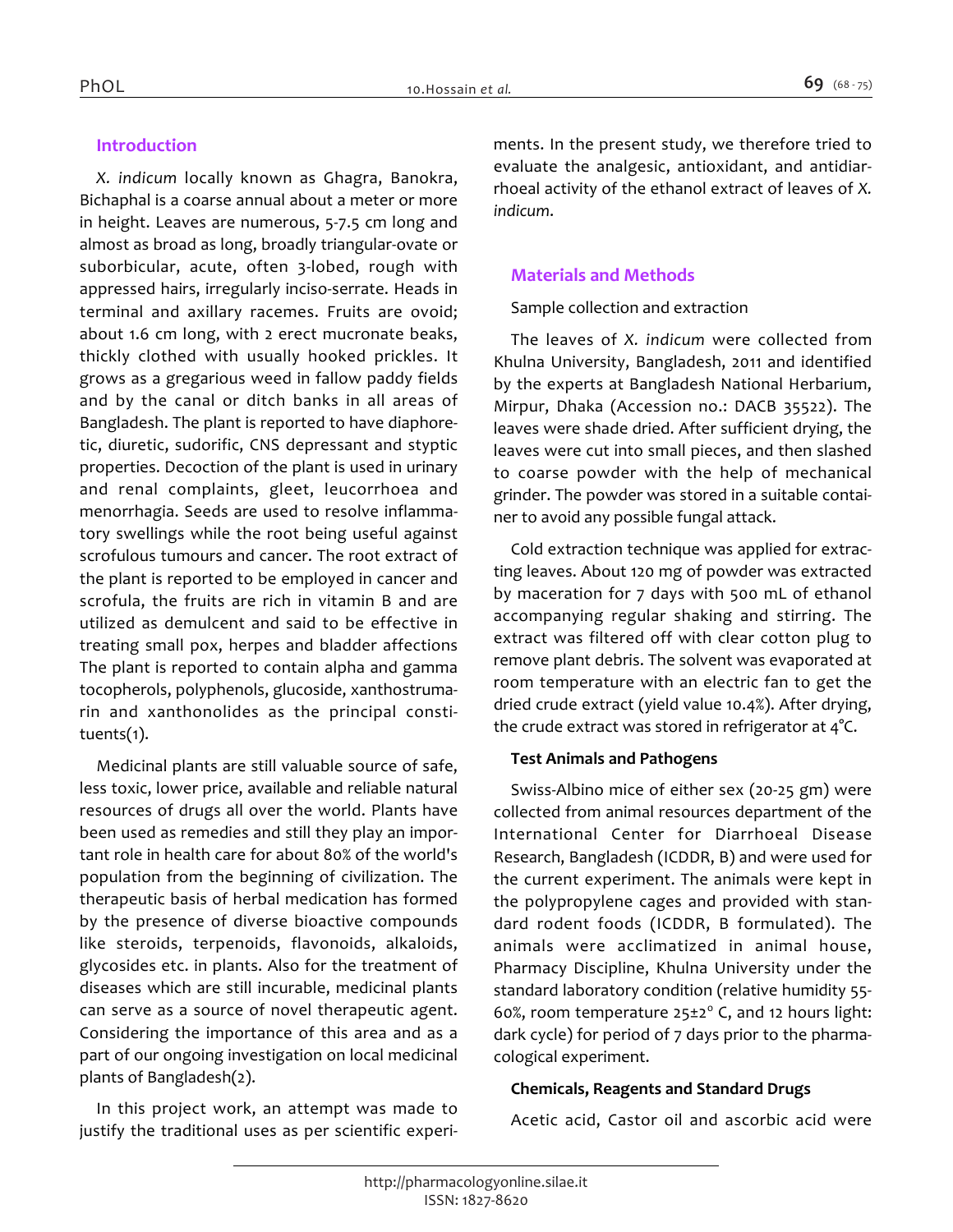*purchased from Merck, Germany. 1,1-Diphenyl-2 pycrylhydrazyl (DPPH) was obtained from Sigma-Aldrich, USA. Loba Chemie Pvt Ltd, India supplied Tween-8o. Solvents were of analytical grade. Diclofenac sodium was obtained from Beximco Pharmaceuticals Ltd, Bangladesh.*

# *Phytochemical Tests*

*The crude extract was subjected to preliminary phytochemical screening for the detection of major functional groups present in the extract (3). The extract showed the presence of reducing sugars, tannins, carbohydrates, glycosides, alkaloids, and flavonoids.*

#### *Evaluation of Analgesic Activity*

*The analgesic activity of the sample was studied using acetic acid induced writhing test in mice (4, 5). Experimental animals were randomly selected, and divided into four groups denoted as control, positive control, and test group I and II consisting of six mice in each group.*

*Control group received 1% Tween-80 in distilled water at the dose of 10 mL/kg body weight, and positive control group received diclofenac sodium at the dose of 25 mg/kg body weight. Test group I and II were treated with the test sample at the doses of 250 and 500 mg/kg body weight. All the treatments were provided in oral route. A thirty minutes interval was given to ensure proper absorption of the administered treatments. Then acetic acid solution (0.6%) was administered via intraperitoneal route to each animal as writhing inducer. An interval of 5 minutes was given for absorption of acetic acid. Then number writhing was counted for 10 minutes. Percent inhibition of writhing was calculated and compared with the control group.*

#### *In Vitro Antioxidant Activity Test*

*Antioxidant activity of the ethanol leaves extract was estimated by using stable free radical DPPH (1, 1-Diphenyl-2-pycrylhydrazyl) both qualitatively and quantitatively (6-9).*

# *Qualitative Analysis*

*Thin Layer Chromatographic (TLC) technique was* 

*applied for qualitative assessment (7-9). TLC plates were developed with non-polar, medium polar, and polar solvent systems to resolve compounds of different polarities. The TLC plates were sprayed with 0.02% DPPH in ethanol. Bleaching of DPPH (yellow on purple background) radical was observed for the period of 30 min and noted.*

#### *Quantitative Analysis*

*The anti-oxidant potential of the ethanol extract was estimated on the basis of their scavenging activity of the stable DPPH radical (7-9). At first 2.5 mg extract was mixed with 25 mL of ethanol to prepare 100 ìg/mL solution of the extract as stock solution. Another six concentrations of sample were prepared by serial dilution method. These concentrations were 50, 25, 12.5, 6.25, 3.13, and 1.57 ìg/mL. Then 1 mL of solution of each concentration was taken into test tubes designed for each concentration. 3 mL of 0.004% DPPH solution was then added to each test tube, and kept for 30 minutes at dark place to allow any reaction that is to be occurred. After 30 minutes, absorbance was measured by UV spectrophotometer at 517 nm. Ascorbic acid was used as standard. Percent inhibition was calculated using the following formula:*

```
% inhibition = [(Absorbance of control - 
Absorbance of sample or standard) / Absorbance of 
                  control] × 100
```
*IC50 value was determined from % inhibition vs. concentration graph.*

# *In Vivo Anti-diarrhoeal Activity*

#### *Castor Oil Induced Diarrhoea*

*The experiment was carried out according to the castor oil induced diarrhea method (10). Experimental mice were selected based on their sensitivity to castor oil-induced diarrhoea and divided into four groups (n = 5). Test groups were treated with the bark extract (250 and 500 mg/kg, p.o.) and positive control group was provided with loperamide (3 mg/kg, p.o.) in suspension form. Control group was treated with 1% tween-80 in distilled water (10 mL/kg, p.o.). Each mouse was*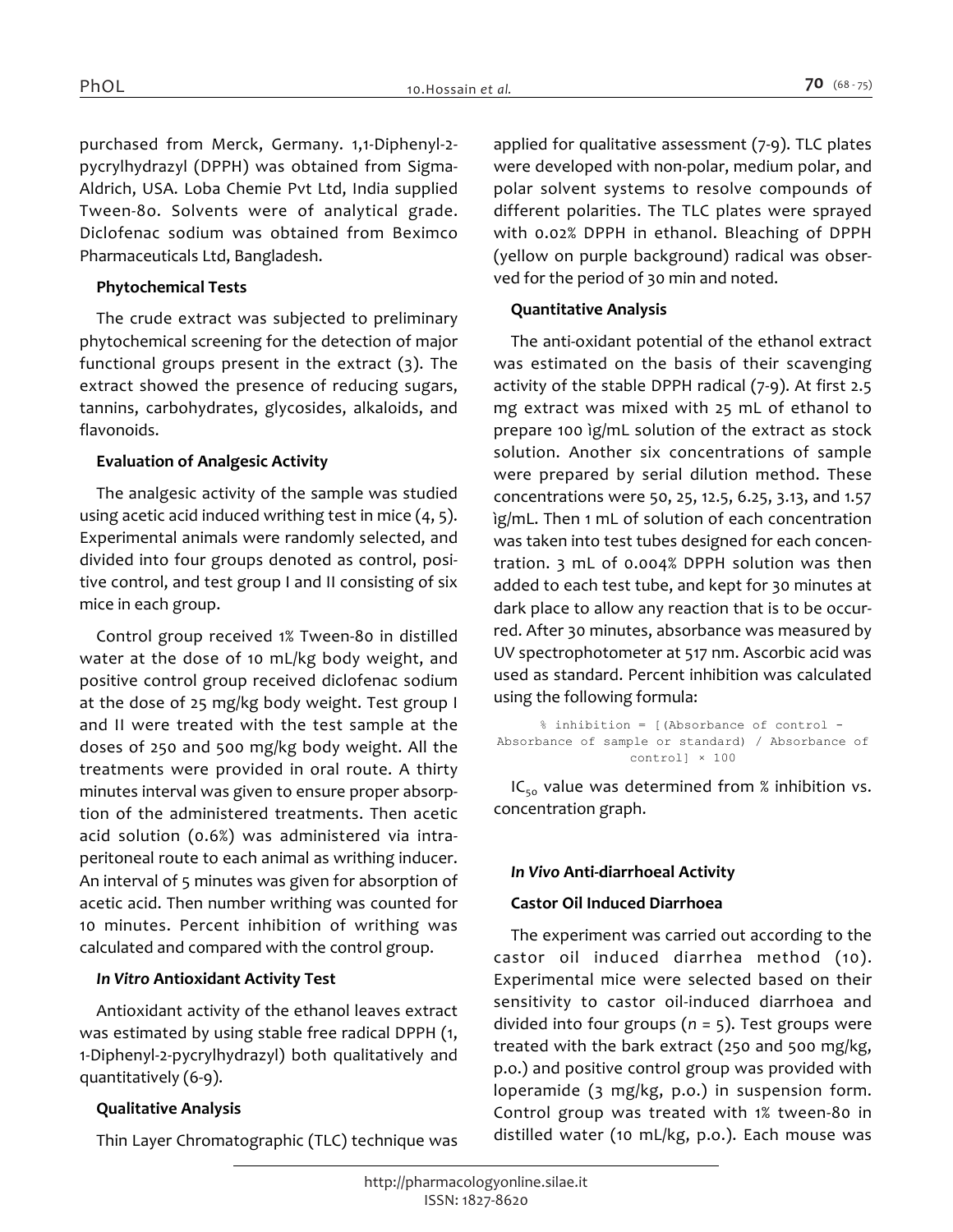*provided with 0.5 mL of castor oil in oral route after the interval of 60 min for inducing diarrhoea. Each mouse was housed in individual plastic transparent cage and floor was lined with clean white blotting paper which was changed in every hour throughout the observation period of 4 h. Onset of diarrhoea and the number of stool for each mouse was counted. For the assessment of anti-diarrhoeal activity, onset of diarrhoea and percent inhibition of defecation were compared with the control group.*

#### *Statistical Analysis*

*Student's t-test was used to determine significant differences between the control and test group. Results were considered as statistically significant when P<0.05.*

# *Results*

#### *Phytochemical Tests*

*The ethanol extract was subjected to different qualitative phytochemical tests for detection of different biologically active chemical groups and the results are summarized in the Table 1.*

| Phytochemical groups       | <b>Results</b> |  |  |
|----------------------------|----------------|--|--|
| Reducing sugars            | $+$            |  |  |
| <b>Clycosides</b>          | -              |  |  |
| <b>Tannins</b>             | $+$            |  |  |
| <b>Saponins</b>            | $\ddot{}$      |  |  |
| Gums                       | $\ddot{}$      |  |  |
| <b>Steroids</b>            | $+$            |  |  |
| <b>Alkaloids</b>           | $+$            |  |  |
| Flavonoids                 |                |  |  |
| $+ -$ Procence $-$ Absence |                |  |  |

+ = Presence - = Absence

*Table 1: Phytochemical tests of X. indicum*

# *Acetic Acid-Induced Writhing Test*

*The extract showed 29.67% (P<0.01) and 59.86% (P<0.001) inhibition of writhing in dose dependent manner at the doses of 250 and 500 mg/kg body weight respectively, which was highly comparable to diclofenac sodium 75.44% (P<0.001) at the dose* 

*of 25 mg/kg body weight.*

*see Table 2.*

# *DPPH Scavenging Activity*

*The extract exhibited DPPH radical scavenging activity with the IC50 value of 141.25 μg/mL that is highly comparable to the ascorbic acid.*

*See Graph 1.*

# *Castor Oil Induced Diarrhoea Activity*

 *In castor oil induced diarrhoea, the extract showed dose dependent and significant activity by considerable increasing in latent period of diarrhoea as well as decline in frequency of defecation. The percent inhibition of defecation is considered in various hours.*

*See Table 3.*

# *Discussion*

*The ethanolic extracts of the plant shows the presence of some promising phytochemicals, namely, reducing sugars, tannins, saponins, gums, steroids, alkaloids, and flavonoids.*

*For assessing in vivo analgesic activity in mice, acetic acid induced writhing model in mice is most extensively used. In this model, peripherally performing analgesic activity of the sample is assessed by inducing writhing through the sensitization of locally active peritoneal receptors by the release of endogenous substances. Generally, acetic acid liberates several endogenous substances like serotonin, bradykinins, histamine, prostaglandins (PGs), and substance P which are responsible for inducing pain by stimulating nerve endings. Locally active peritoneal receptors activate the abdominal constrictions response (11). The abdominal constriction response induced by acetic acid is a responsive procedure to estimate peripherally acting analgesics (12). The most credible pathway of peripherally acting analgesics may be the embarrassment of*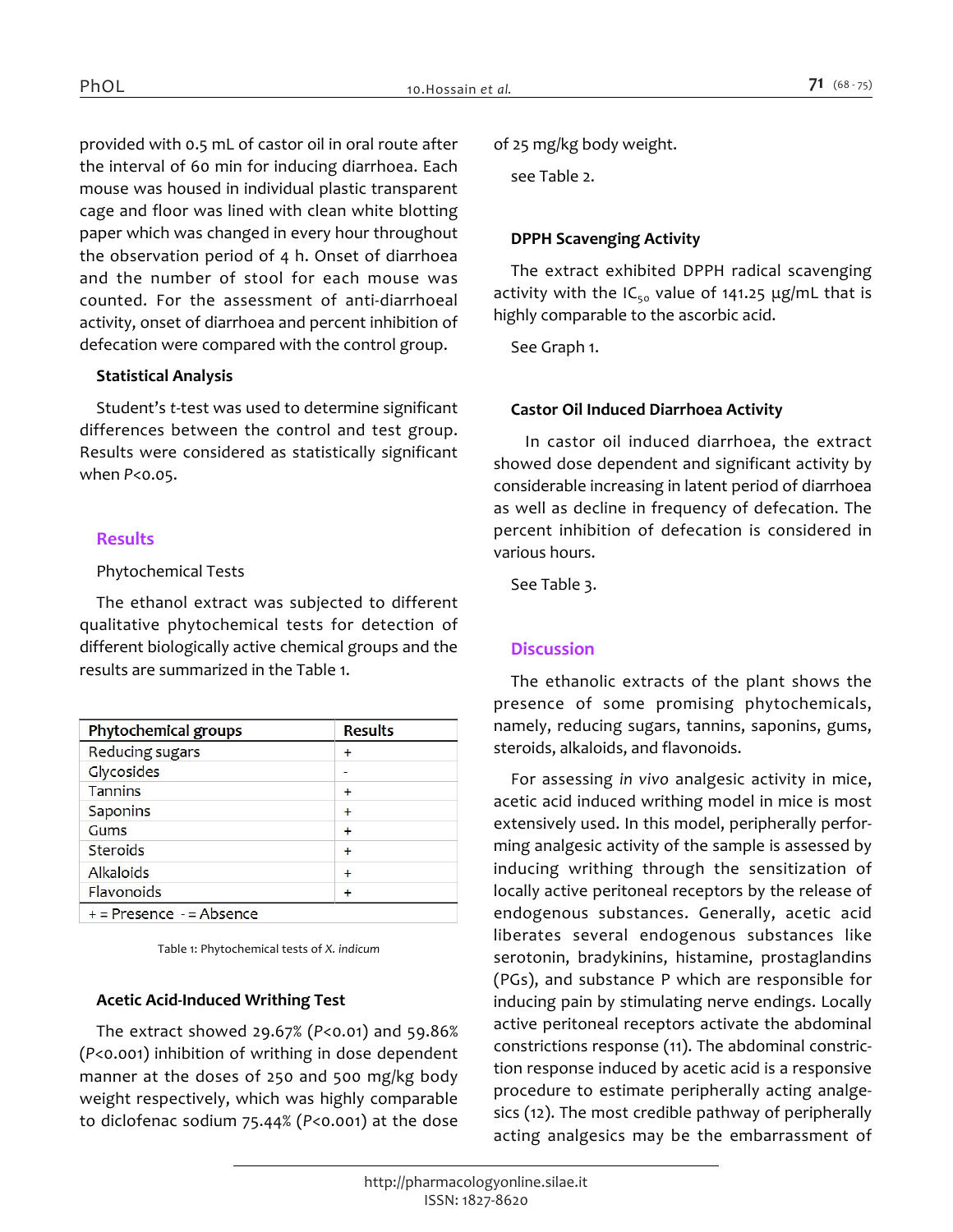*prostaglandins (PGE<sup>2</sup> and PGE2α) synthesis.*

*The presence of saponin, tannins, reducing sugars, gums, flavonoids, and alkaloids in the ethanol extract of X. indicum may be accountable*  for the investigated activities, because it is well *estabilished that these phytochemicals may be responsible for a wide range of bioactivities (12-17).*

*In vitro antioxidant activity study illustrates that the extract must contains some promising antioxidant compounds. This activity was assessed by most widely used DPPH scavenging assay model. Here free radical, DPPH is converted to stable DPPH-H by accepting electron, or hydrogen radical, and deep violet colour of DPPH is converted to light yellow colour. The DPPH radical contains an odd electron, detected by UV spectrophotometer at 517 nm against blank and this absorption decreases due to the development of its non‐radical form, DPPH–H due to the reduction with an antioxidant. DPPH radical scavenging activity of the extract was in concentration dependent manner that was comparable to the standard antioxidant ascorbic acid. Flavonoids may be responsible for this antioxidant activity (18- 20). Castor oil induced diarrhoeal model is very much rational for evaluating in vivo antidiarrhoeal activity in mice. In this model there is the involvement of prostaglandins in causation of diarrhoea by castor oil through the release of ricinoleic acid. Ricinoleic acid causes irritation of the intestinal mucosa and subsequently increases bowel movement and poor absorption; ultimately watery diarrhoeal stools possess (10).* 

*Numerous mechanisms are already reported in previous reports to explain the causes of castor oil induced diarrhoea such as inhibition of intestinal Na<sup>+</sup> , K<sup>+</sup> -ATPase activity, stimulation of prostaglandins formation through irritation of the intestinal mucosa, activation of adenylate cyclase mediated active secretion and involvement of nitric oxide.*

# *Conclusion*

*The extract of X. indicum demonstrated potential analgesic, antioxidant, and antibacterial activities.* 

*The investigations were carried out using crude extract of the plant. Separation and isolation of pure compounds of the extract might be proved responsible for these pharmacological effects.*

# *Acknowledgments*

*We are grateful to the authorities of Phytochemistry and Pharmacology Research Laboratory, Pharmacy Discipline, Life Science School, Khulna University for the essential logistic support, and also to International Centre for Diarrhoeal Disease Research, Bangladesh (ICCDR, B) for providing experimental animals, and Beximco Pharmaceuticals Ltd. for providing standard drugs.*

#### *References*

- *1. Ghani, A. 2003. Medicinal Plants of Bangladesh. The Asiatic Society of Bangladesh. Dhaka, Bangladesh, pp. 430, 502- 504.*
- *2.Hasan S.M.R., Jamila M., Majumder M.M., Akter R., Hossain M.M., Mazumder M.E.H., Alam M.A., Jahangir R., Rana M.S., Rahman S., 2009. Analgesic and Antioxidant Activity of the Hydromethanolic Extract of Mikania scandens (L.) Willd. Leaves. American Journal of Pharmacology and Toxicology. 4(1): 1-7.3.*
- *3. Evans WC. Trease and Evan's Pharmacognosy, 13th ed. Cambridge University Press, 1989; pp. 546.*
- *4.Monjur-Al-Hossain ASM, Sarkar S, Saha S, Hossain ML, Hasan M. Biological assessment on Cerbera manghas (linn.) Pharmacologyonline 2013; Arch.1:155-160.*
- *5. Ahmmed F, Sarkar KK, Hossain ML, Hossin A, Mondal H, Islam2 J, Ahmed MI. Phytochemical and pharmacological investigation of Viscum monoicum(Whole plant). Pharmacologyonline 2013; Arch. vol.1 : 237 – 243.*
- *6. Sarkar KK, Hossain ML, Hossin A, Mondal H, Monjur-Al-Hossain ASM, Ahmed MI, Sadhu SK. Pharmacological studies on Glycosmis pentaphylla (corr.) whole plant. Pharmacologyonline 2013; Arch.1:230-236.*
- *7. Sadhu SK, Okuyama E, Fujimoto H, Ishibashi M. Separation of Leucas aspera, a medicinal plant of Bangladesh, guided by prostaglandin inhibitory and antioxidant activities. Chem Pharm Bull 2003; 51: 595-598.*
- *8. Sharma OP, Bhat TK. DPPH antioxidant assay revisited. Food Chem 2009; 113:1202-1205.*
- *9. Hossain ML, Monjur-Al-Hossain ASM, Sarkar KK, Hossin A, Rahman MA. Phytochemical screening and the evaluation of the antioxidant, total phonolic content and analgesic properties of the plant Pandanus foetidus (Family: Pandanaceae). International Research Journal of Pharmacy: 170-172.*
- *10. Gaginella TS, Stewart JJ, Olsen WA, Bass P. Actions of recinoleic acid and structurally related fatty acids on the gastrointestinal tract. II. Effect on water an electrolyte absorption in vitro. J Pharmacol Exp Ther 1975; 195:355-361.*
- *11. Gené RM, Segura L, Adzet T et al. Heterotheca inuloides: anti-inflammatory and analgesic effects. J Ethnopharmacol*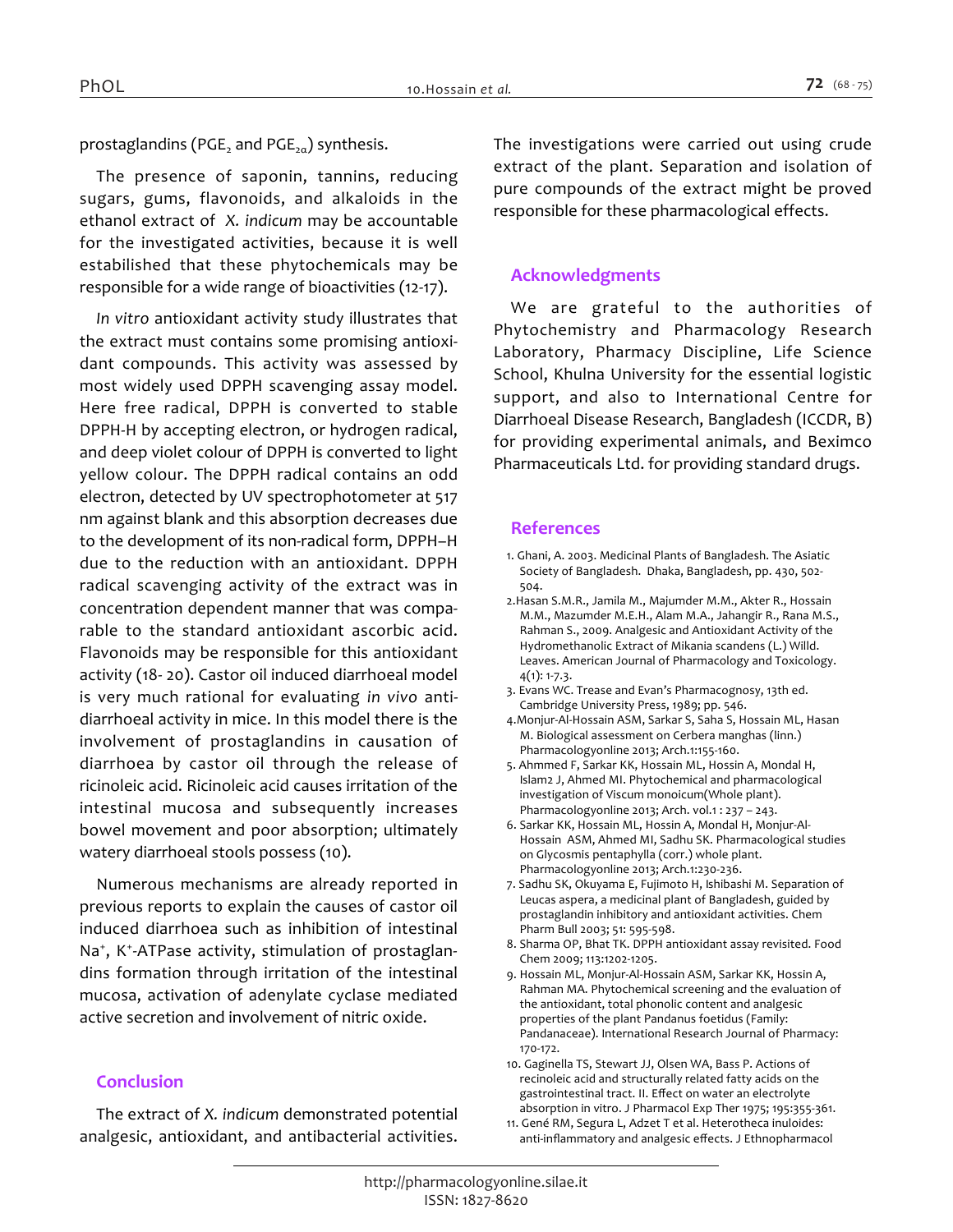*1998; 60:157-162.*

- *12. Bentley GA, Newton SH, Starr J. Studies on the antinociceptive action of agonist drugs and their interaction with opioid mechanisms. Br J Pharmacol 1983; 79:125-134.*
- *13. Adedapo AA, Sofidiya MO, Maphosa V, Moyo B, Masika PJ, Afolayan AJ. Anti-inflammatory and analgesic activities of the aqueous extract of Cussonia paniculata stem bark. Rec Nat Prod 2008; 2:46-53.*
- *14. Parmar NS, Ghosh MMN. Current trends in flavonoid research. Indian J Pharm 1978; 12: 213-228.*
- *15. Choi J, Jung HJ, Lee KT, Park HJ. Antinociceptive and antiinflammatory effects of saponin and sapogenin obtained from the stem of Akebia quinata. J Med Food 2005; 8:78-85.*
- *16. Narayana KR, Reddy MS, Chaluvadi MR, Krishna DR. Bioflavanoids classification, pharmacological, biochemical effects and therapeutic potential. Indian J Pharmacol 2001; 33:2-16.*
- *17. Ahmadiani A, Hosseiny J, Semnanian S, Javan M, Saeedi F, Kamalinejad M, et al. Antinociceptive and anti-inflammatory effects of Elaeagnus angustifolia fruit extract. J Ethnopharmacol 2000; 72:287-292.*
- *18. Blois MS. Antioxidant determinations by the use of a stable free radical. Nature 1958; 181: 1199‐1200.*
- *19. Ortega R. Importance of functional foods in the Mediterranean diet. Public Health Nutr 2006; 9:1136-1140.*
- *20. Beecher GR. Overview of dietary flavonoids: nomenclature, occurrence and intake. J Nutr 2003; 133:3248S-3254S.*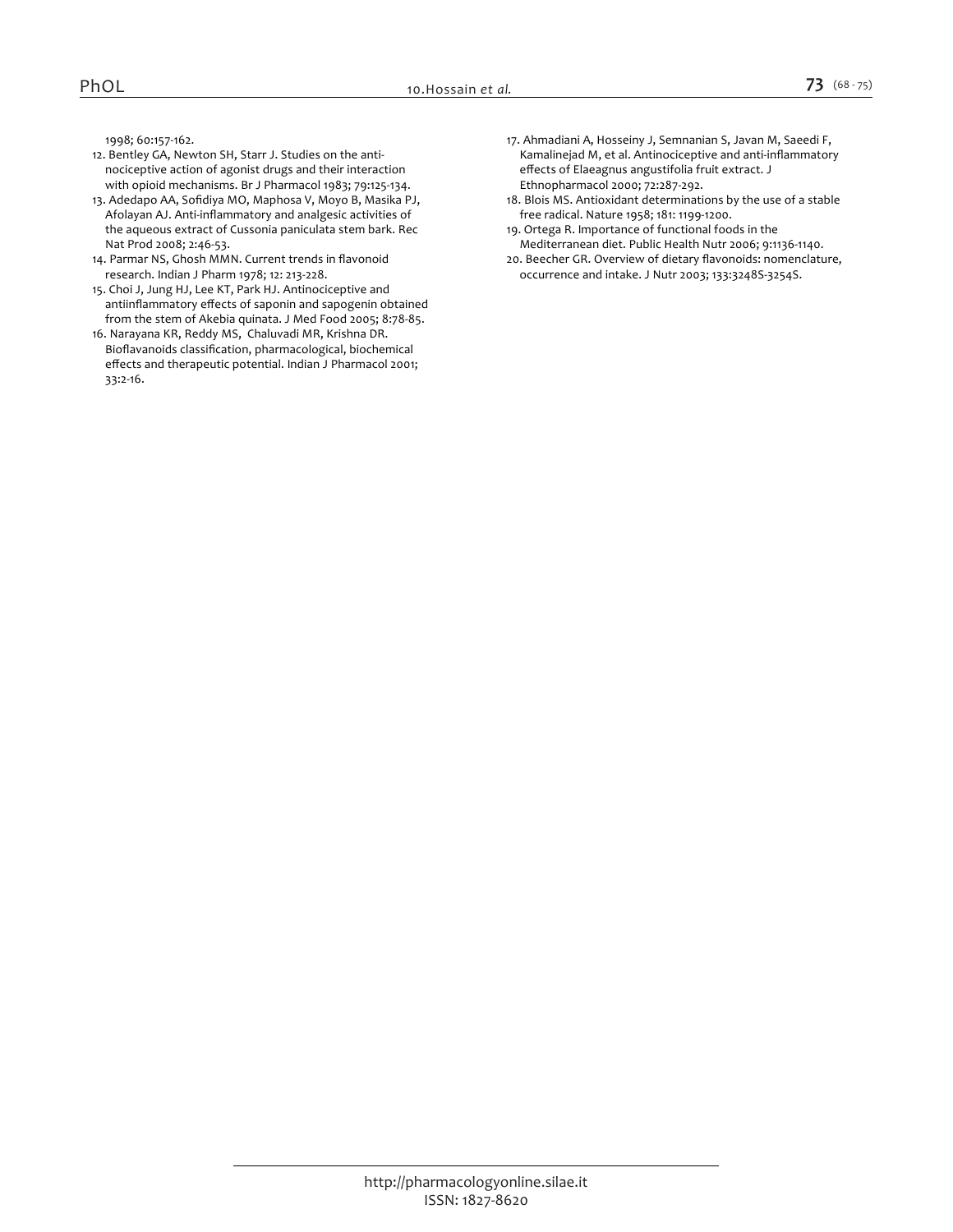

*Figure 1: DPPH scavenging activity of X. indicum leaves*



*Figure 2: Effect of crude extract of X. indicum (Koen.) on castor oil induced diarrhoea of mice. Each bar represents persecent of inhibition*